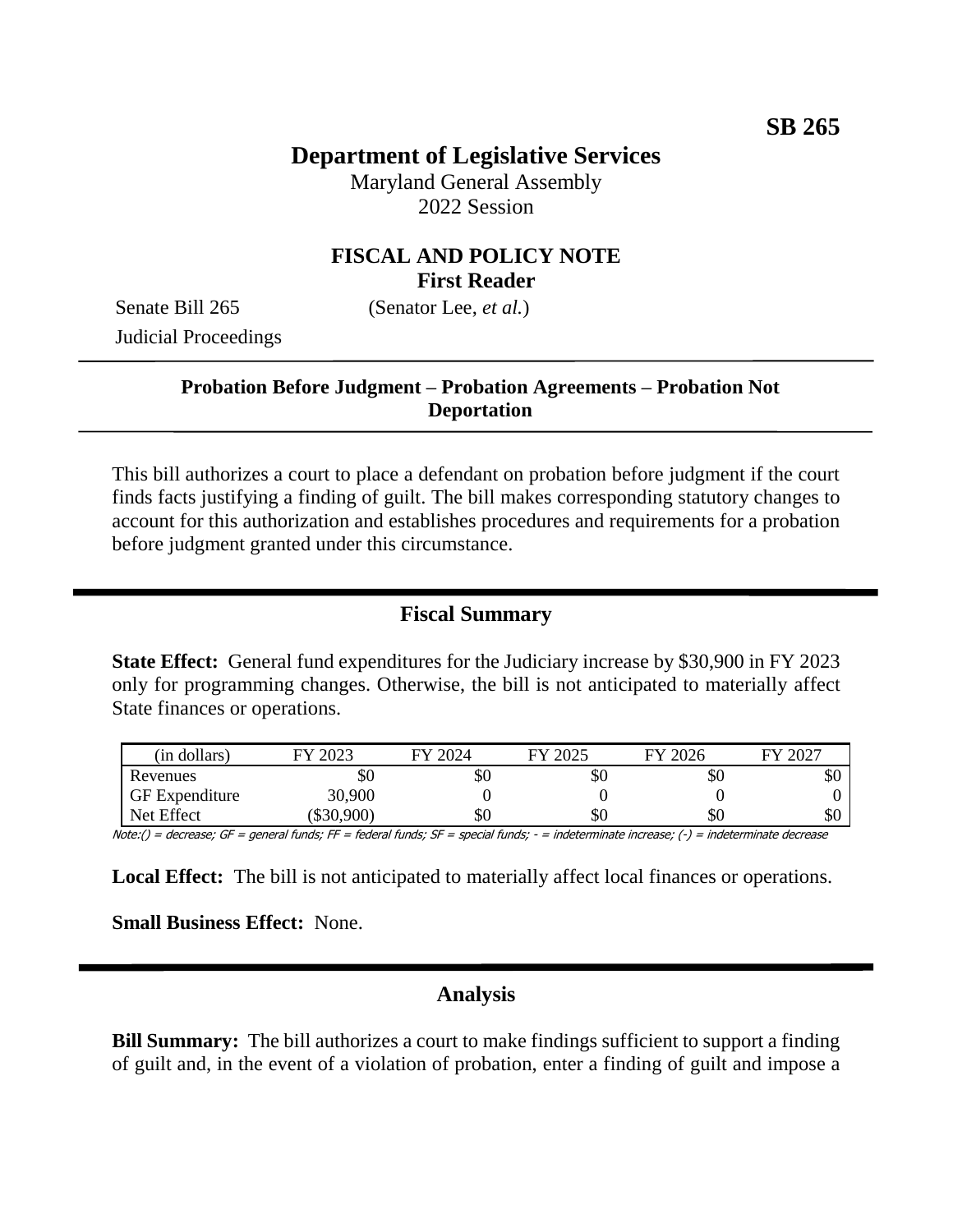sentence. When the court finds facts justifying a finding of guilt, the court may enter into a probation agreement with the defendant. The agreement must specify that:

- the defendant accepts probation in exchange for the court expressly withholding a finding of guilt;
- the defendant knowingly and voluntarily waives the right to a trial and the right to appeal the probation agreement;
- if the court finds the defendant has violated the terms of the probation agreement (1) the court may find the defendant guilty of the underlying crime as a result of the violation and (2) on a finding of guilt, the court may sentence the defendant for up to the maximum penalty for the underlying crime; and
- the defendant agrees to the terms and conditions of probation ordered by the court.

After an agreement is placed on the record, the court must make a finding that there are sufficient facts to support a finding of the defendant's guilt but that the court does not do so and instead imposes probation before judgment.

## **Current Law:**

#### *Probation Before Judgment*

Probation before judgment requires a finding of guilt by a judge or jury – either after trial or after a guilty plea by the defendant. When a defendant pleads guilty or *nolo contendere* or is found guilty of a crime, a court may stay the entering of judgment, defer further proceedings, and place the defendant on probation subject to reasonable conditions if (1) the court finds that the best interests of the defendant and the public welfare would be served and (2) the defendant gives written consent after determination of guilt or acceptance of a *nolo contendere* plea. Statutory provisions prohibit probation before judgment in specified types of cases.

The conditions a court may place on a defendant include ordering the defendant to (1) pay a fine or monetary penalty to the State or make restitution or (2) participate in various programs. Also, as a condition of probation, the court may order a person to a term of custodial confinement or imprisonment. For purposes of probation before judgment, "custodial confinement" means home detention, a corrections options program meeting specified criteria, or inpatient drug or alcohol treatment.

A defendant who consents to and receives probation before judgement waives the right to appeal at any time from the judgment of guilt. Before granting a stay of the judgment, the court must notify the defendant of the consequences of consenting to and receiving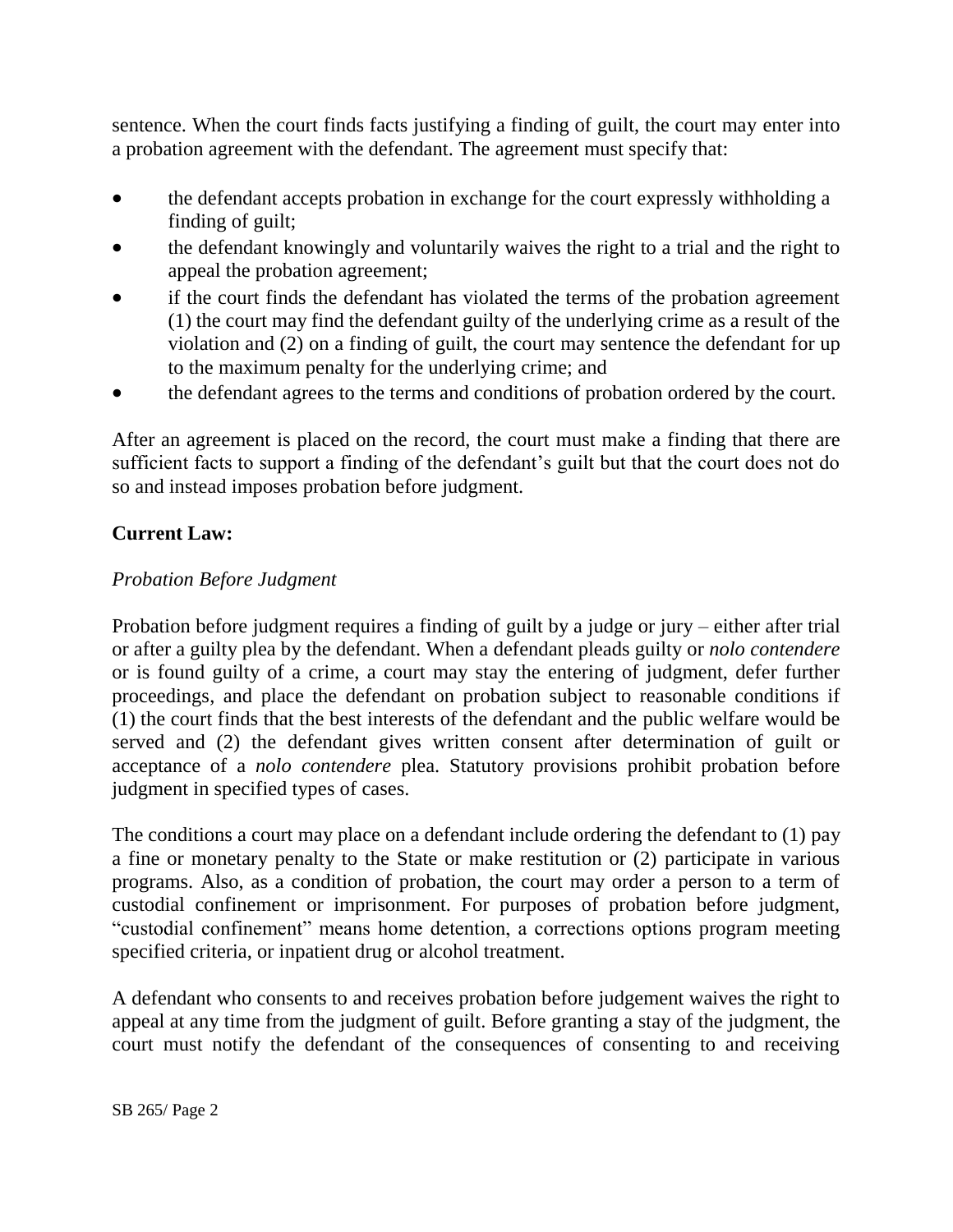probation before judgment. On violation of a condition of probation, the court may enter judgment and proceed as if the defendant had not been placed on probation.

Upon fulfilling the conditions of probation before judgment, the defendant is discharged from probation by the court. The discharge is a final disposition of the matter and is "without judgment of conviction and is not a conviction for the purpose of any disqualification or disability imposed by law because of conviction of a crime." Under certain circumstances, a defendant who fulfills the conditions of probation before judgment may file a petition for expungement of the police record, court record, or other record maintained by the State or political subdivision relating to the defendant.

#### *Immigration and Nationality Act and Maryland Rules*

While probation before judgment is not considered a conviction under Maryland law, it is considered a conviction under federal immigration law. Under the Immigration and Nationality Act, the term "conviction" means, with respect to an alien, a formal judgment of guilt of the alien entered by a court or, if adjudication of guilt has been withheld, where (1) a judge or jury has found the alien guilty or the alien has entered a plea of guilty or *nolo contendere* or has admitted sufficient facts to warrant a finding of guilt and (2) the judge has ordered some form of punishment, penalty, or restraint on the alien's liberty to be imposed. 8 U.S.C. § 1101(a)(48)(A).

Pursuant to Maryland Rule 4-242, before a court accepts specified pleas, the court, the State's Attorney, and/or defense counsel must advise the defendant of the potential immigration consequences of the plea and advise the defendant to consult with defense counsel if the defendant is represented and needs additional information concerning the potential consequences. The omission of advice concerning the collateral consequences of a plea does not itself mandate that the plea be declared invalid.

#### **Additional Information**

**Prior Introductions:** Similar bills have been introduced during previous legislative sessions. SB 527 of 2021 received a hearing in the Senate Judicial Proceedings Committee, but no further action was taken. Its cross file, HB 354, received a hearing in the House Judiciary Committee, but no further action was taken. HB 213 of 2020 received a hearing in the House Judiciary Committee, but no further action was taken. Its cross file, SB 653, passed the Senate and was referred to the House Judiciary Committee, but no further action was taken. HB 845 of 2019 received a hearing in the House Judiciary Committee, but no further action was taken.

**Designated Cross File:** HB 559 (Delegate W. Fisher, *et al.*) - Judiciary.

SB 265/ Page 3